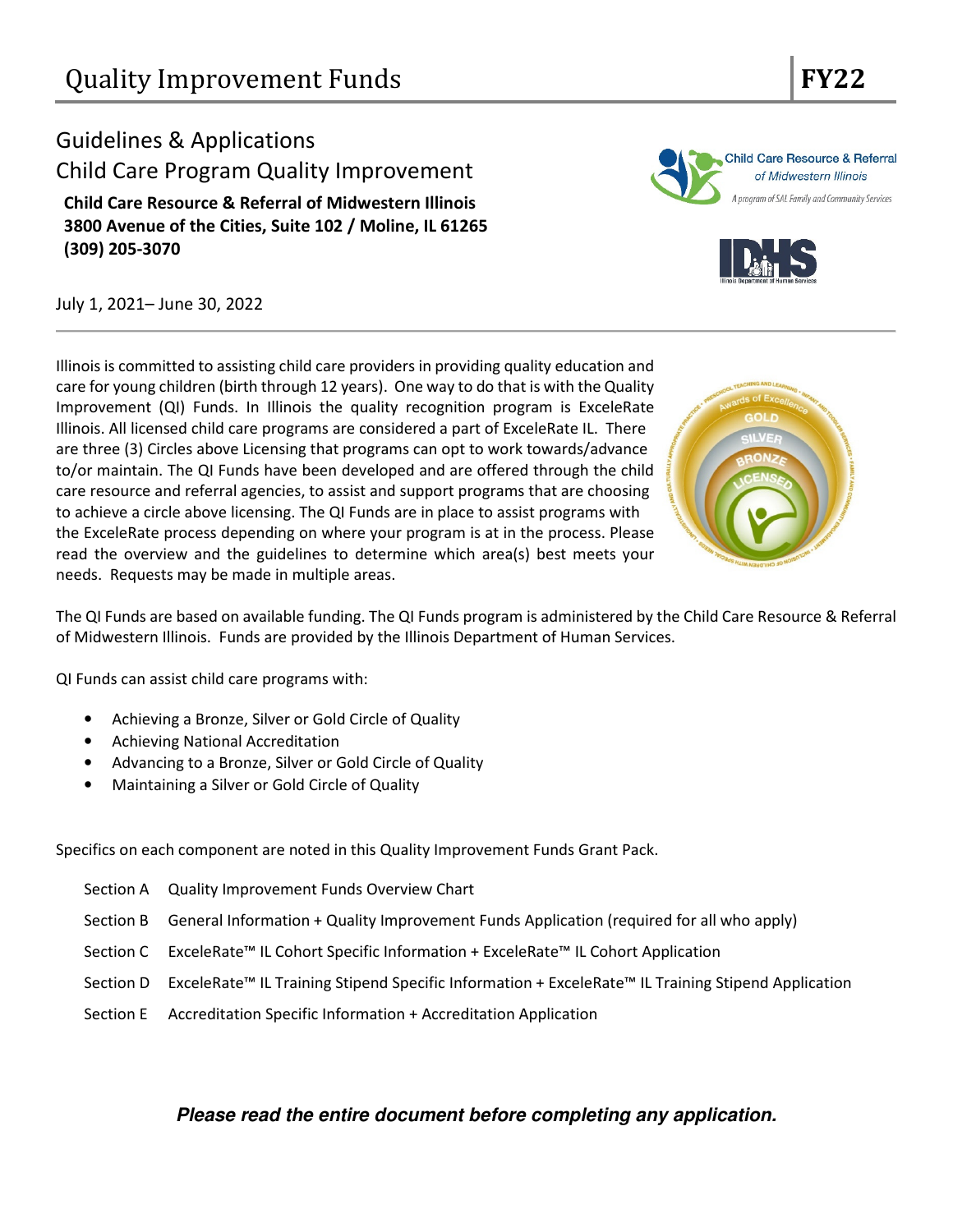|                                                                                                                                                                   | 1. Program must be listed on the local Child Care Resource & Referral (CCR&R) provider database                                                                                                                                                                                                                                                                                                                                                                                                                                                                                                                                                                       |                                                                                                                                                                                                                                                                                                                                                                                                                                                                                                                                                                                                                                                                        |                                                                                                                                                                                                                                                                     |  |  |  |  |  |  |
|-------------------------------------------------------------------------------------------------------------------------------------------------------------------|-----------------------------------------------------------------------------------------------------------------------------------------------------------------------------------------------------------------------------------------------------------------------------------------------------------------------------------------------------------------------------------------------------------------------------------------------------------------------------------------------------------------------------------------------------------------------------------------------------------------------------------------------------------------------|------------------------------------------------------------------------------------------------------------------------------------------------------------------------------------------------------------------------------------------------------------------------------------------------------------------------------------------------------------------------------------------------------------------------------------------------------------------------------------------------------------------------------------------------------------------------------------------------------------------------------------------------------------------------|---------------------------------------------------------------------------------------------------------------------------------------------------------------------------------------------------------------------------------------------------------------------|--|--|--|--|--|--|
| <b>Basic Eligibility</b>                                                                                                                                          | 2. Must currently be providing child care services in one of the following Illinois counties: Henderson, Henry, Knox,                                                                                                                                                                                                                                                                                                                                                                                                                                                                                                                                                 |                                                                                                                                                                                                                                                                                                                                                                                                                                                                                                                                                                                                                                                                        |                                                                                                                                                                                                                                                                     |  |  |  |  |  |  |
| for all Quality                                                                                                                                                   | McDonough, Mercer, Rock Island or Warren.                                                                                                                                                                                                                                                                                                                                                                                                                                                                                                                                                                                                                             |                                                                                                                                                                                                                                                                                                                                                                                                                                                                                                                                                                                                                                                                        |                                                                                                                                                                                                                                                                     |  |  |  |  |  |  |
| Improvement                                                                                                                                                       | 3. Provider/Staff must be a current member of the IL Gateways Registry.                                                                                                                                                                                                                                                                                                                                                                                                                                                                                                                                                                                               |                                                                                                                                                                                                                                                                                                                                                                                                                                                                                                                                                                                                                                                                        |                                                                                                                                                                                                                                                                     |  |  |  |  |  |  |
| <b>Funds</b>                                                                                                                                                      |                                                                                                                                                                                                                                                                                                                                                                                                                                                                                                                                                                                                                                                                       | 4. Have no unpaid financial obligation to CCR&R agency or IDHS Bureau of Subsidy Management or Bureau of Quality                                                                                                                                                                                                                                                                                                                                                                                                                                                                                                                                                       |                                                                                                                                                                                                                                                                     |  |  |  |  |  |  |
|                                                                                                                                                                   | Initiatives                                                                                                                                                                                                                                                                                                                                                                                                                                                                                                                                                                                                                                                           |                                                                                                                                                                                                                                                                                                                                                                                                                                                                                                                                                                                                                                                                        |                                                                                                                                                                                                                                                                     |  |  |  |  |  |  |
| <b>Priority</b>                                                                                                                                                   |                                                                                                                                                                                                                                                                                                                                                                                                                                                                                                                                                                                                                                                                       | 1. Programs currently caring for children whose care is paid for by the IDHS CCAP, with greater priority given to those                                                                                                                                                                                                                                                                                                                                                                                                                                                                                                                                                |                                                                                                                                                                                                                                                                     |  |  |  |  |  |  |
| <b>Programs</b>                                                                                                                                                   | with 50% or more of their enrollment consisting of IDHS CCAP funded children                                                                                                                                                                                                                                                                                                                                                                                                                                                                                                                                                                                          |                                                                                                                                                                                                                                                                                                                                                                                                                                                                                                                                                                                                                                                                        |                                                                                                                                                                                                                                                                     |  |  |  |  |  |  |
|                                                                                                                                                                   | 2. Programs that are full year (at least 47 weeks)/full day (at least 8 hours)                                                                                                                                                                                                                                                                                                                                                                                                                                                                                                                                                                                        |                                                                                                                                                                                                                                                                                                                                                                                                                                                                                                                                                                                                                                                                        |                                                                                                                                                                                                                                                                     |  |  |  |  |  |  |
|                                                                                                                                                                   | 3. Programs that are currently caring for infants and toddlers                                                                                                                                                                                                                                                                                                                                                                                                                                                                                                                                                                                                        |                                                                                                                                                                                                                                                                                                                                                                                                                                                                                                                                                                                                                                                                        |                                                                                                                                                                                                                                                                     |  |  |  |  |  |  |
|                                                                                                                                                                   |                                                                                                                                                                                                                                                                                                                                                                                                                                                                                                                                                                                                                                                                       | 4. For ExceleRate IL Cohort - first time applicant programs are a priority for cohort participation                                                                                                                                                                                                                                                                                                                                                                                                                                                                                                                                                                    |                                                                                                                                                                                                                                                                     |  |  |  |  |  |  |
|                                                                                                                                                                   |                                                                                                                                                                                                                                                                                                                                                                                                                                                                                                                                                                                                                                                                       | 5. Programs that have not received QI Funds in the last two grant years (FY21 or FY20).                                                                                                                                                                                                                                                                                                                                                                                                                                                                                                                                                                                |                                                                                                                                                                                                                                                                     |  |  |  |  |  |  |
| <b>Basic</b>                                                                                                                                                      |                                                                                                                                                                                                                                                                                                                                                                                                                                                                                                                                                                                                                                                                       | 1. Program leadership and staff must be committed to and actively participate in the process.                                                                                                                                                                                                                                                                                                                                                                                                                                                                                                                                                                          |                                                                                                                                                                                                                                                                     |  |  |  |  |  |  |
| <b>Expectations</b>                                                                                                                                               |                                                                                                                                                                                                                                                                                                                                                                                                                                                                                                                                                                                                                                                                       | 2. Must agree to meet and actively work with the Quality and/or the Infant Toddler Specialist (see B9).                                                                                                                                                                                                                                                                                                                                                                                                                                                                                                                                                                |                                                                                                                                                                                                                                                                     |  |  |  |  |  |  |
|                                                                                                                                                                   | 3. Program must develop a Continuous Quality Improvement Plan (CQIP).                                                                                                                                                                                                                                                                                                                                                                                                                                                                                                                                                                                                 |                                                                                                                                                                                                                                                                                                                                                                                                                                                                                                                                                                                                                                                                        |                                                                                                                                                                                                                                                                     |  |  |  |  |  |  |
|                                                                                                                                                                   |                                                                                                                                                                                                                                                                                                                                                                                                                                                                                                                                                                                                                                                                       | 4. Agree to the terms of the QI Funds as described in the Guidelines & Application document.                                                                                                                                                                                                                                                                                                                                                                                                                                                                                                                                                                           |                                                                                                                                                                                                                                                                     |  |  |  |  |  |  |
| <b>Abbreviations:</b>                                                                                                                                             | $\bullet$ FCC = family child care                                                                                                                                                                                                                                                                                                                                                                                                                                                                                                                                                                                                                                     | • LFCC = Licensed family child care<br>• FGH= family group home                                                                                                                                                                                                                                                                                                                                                                                                                                                                                                                                                                                                        | $\bullet$ CC = child care                                                                                                                                                                                                                                           |  |  |  |  |  |  |
|                                                                                                                                                                   |                                                                                                                                                                                                                                                                                                                                                                                                                                                                                                                                                                                                                                                                       |                                                                                                                                                                                                                                                                                                                                                                                                                                                                                                                                                                                                                                                                        |                                                                                                                                                                                                                                                                     |  |  |  |  |  |  |
| Component                                                                                                                                                         | ExceleRate™ IL Cohort                                                                                                                                                                                                                                                                                                                                                                                                                                                                                                                                                                                                                                                 | ExceleRate™ IL Training Stipend                                                                                                                                                                                                                                                                                                                                                                                                                                                                                                                                                                                                                                        | <b>Accreditation Assistance</b>                                                                                                                                                                                                                                     |  |  |  |  |  |  |
| <b>Provider Type</b>                                                                                                                                              | Licensed CC Centers & LFCC                                                                                                                                                                                                                                                                                                                                                                                                                                                                                                                                                                                                                                            | Licensed CC Centers & LFCC                                                                                                                                                                                                                                                                                                                                                                                                                                                                                                                                                                                                                                             | Licensed CC Centers & LFCC                                                                                                                                                                                                                                          |  |  |  |  |  |  |
| <b>Circle</b>                                                                                                                                                     | ExceleRate™ Illinois                                                                                                                                                                                                                                                                                                                                                                                                                                                                                                                                                                                                                                                  | ExceleRate <sup>™</sup> Illinois                                                                                                                                                                                                                                                                                                                                                                                                                                                                                                                                                                                                                                       | ExceleRate <sup>™</sup> Illinois                                                                                                                                                                                                                                    |  |  |  |  |  |  |
| of Quality                                                                                                                                                        | Silver, Gold                                                                                                                                                                                                                                                                                                                                                                                                                                                                                                                                                                                                                                                          | Bronze, Silver, Gold                                                                                                                                                                                                                                                                                                                                                                                                                                                                                                                                                                                                                                                   | Silver, Gold                                                                                                                                                                                                                                                        |  |  |  |  |  |  |
| <b>Specific</b><br><b>Requirements</b><br>and<br><b>Expectations</b><br>For the definition<br>of "working<br>towards/<br>maintaining" see<br>Β8<br><b>Funding</b> | 1. Centers must be working<br>towards/maintaining ExceleRate™ IL<br>under the child care path.<br>LFCC/FGH must be working towards/<br>maintaining ExceleRate <sup>™</sup> IL under the<br>LFCC path.<br>2. Attend and participate in the cohort<br>meetings<br>3. Self-assessment: If maintaining an<br>ExceleRate Circle, must have completed<br>within the last 6 months. If working<br>towards ExceleRate application, must<br>be willing to complete as part of cohort<br>participation.<br>4. Must meet with a Quality and/or Infant<br>Toddler Specialist at least four (4) times<br>Funding is determined based on the<br>Continuous Quality Improvement Plan | 1. Centers must be working<br>towards/maintaining ExceleRate™ IL<br>under the child care path.<br><b>LFCC/FGH</b> must be working towards/<br>maintaining ExceleRate <sup>™</sup> IL under the<br>LFCC path.<br>2. Training must be required for an<br>ExceleRate <sup>™</sup> IL Circle of Quality and<br>must be ExceleRate™ approved.<br>3. A stipend is only available for the<br>minimum staff required to take the<br>training for ExceleRate™ IL<br>4. Training participants must be currently<br>employed at the child care program<br>5. Must meet with a Quality and/or Infant<br>Toddler Specialist at least two (2) times.<br>\$10 / contact training hour | 1. Programs must be applying for or<br>maintaining an ExceleRate™ IL Silver<br>or Gold Circle of Quality.<br>2. Must meet with a Quality and/or<br>Infant Toddler Specialist at least two<br>$(2)$ times.<br>80% of the cost of accreditation,<br>as funding allows |  |  |  |  |  |  |
|                                                                                                                                                                   |                                                                                                                                                                                                                                                                                                                                                                                                                                                                                                                                                                                                                                                                       |                                                                                                                                                                                                                                                                                                                                                                                                                                                                                                                                                                                                                                                                        |                                                                                                                                                                                                                                                                     |  |  |  |  |  |  |
|                                                                                                                                                                   | (CQIP) and provider type; in addition, for<br>child care centers program capacity.                                                                                                                                                                                                                                                                                                                                                                                                                                                                                                                                                                                    |                                                                                                                                                                                                                                                                                                                                                                                                                                                                                                                                                                                                                                                                        |                                                                                                                                                                                                                                                                     |  |  |  |  |  |  |
|                                                                                                                                                                   |                                                                                                                                                                                                                                                                                                                                                                                                                                                                                                                                                                                                                                                                       | Funding Range for the Fiscal Year (July - June). The allowable funding applies for any combination of QI Funds.                                                                                                                                                                                                                                                                                                                                                                                                                                                                                                                                                        |                                                                                                                                                                                                                                                                     |  |  |  |  |  |  |
| Provider Type                                                                                                                                                     |                                                                                                                                                                                                                                                                                                                                                                                                                                                                                                                                                                                                                                                                       | Capacity                                                                                                                                                                                                                                                                                                                                                                                                                                                                                                                                                                                                                                                               | <b>Funding Range</b>                                                                                                                                                                                                                                                |  |  |  |  |  |  |
| Licensed Family Child Care                                                                                                                                        |                                                                                                                                                                                                                                                                                                                                                                                                                                                                                                                                                                                                                                                                       |                                                                                                                                                                                                                                                                                                                                                                                                                                                                                                                                                                                                                                                                        | Up to \$1200                                                                                                                                                                                                                                                        |  |  |  |  |  |  |
| Licensed Family Group Home                                                                                                                                        |                                                                                                                                                                                                                                                                                                                                                                                                                                                                                                                                                                                                                                                                       |                                                                                                                                                                                                                                                                                                                                                                                                                                                                                                                                                                                                                                                                        | Up to \$1500                                                                                                                                                                                                                                                        |  |  |  |  |  |  |
|                                                                                                                                                                   |                                                                                                                                                                                                                                                                                                                                                                                                                                                                                                                                                                                                                                                                       | 50 or less                                                                                                                                                                                                                                                                                                                                                                                                                                                                                                                                                                                                                                                             | Up to \$3000                                                                                                                                                                                                                                                        |  |  |  |  |  |  |
| Child Care Center                                                                                                                                                 |                                                                                                                                                                                                                                                                                                                                                                                                                                                                                                                                                                                                                                                                       | 51-100                                                                                                                                                                                                                                                                                                                                                                                                                                                                                                                                                                                                                                                                 | Up to \$5000                                                                                                                                                                                                                                                        |  |  |  |  |  |  |
|                                                                                                                                                                   |                                                                                                                                                                                                                                                                                                                                                                                                                                                                                                                                                                                                                                                                       | 101 or more                                                                                                                                                                                                                                                                                                                                                                                                                                                                                                                                                                                                                                                            | Up to \$8000                                                                                                                                                                                                                                                        |  |  |  |  |  |  |
|                                                                                                                                                                   |                                                                                                                                                                                                                                                                                                                                                                                                                                                                                                                                                                                                                                                                       |                                                                                                                                                                                                                                                                                                                                                                                                                                                                                                                                                                                                                                                                        |                                                                                                                                                                                                                                                                     |  |  |  |  |  |  |

## Section A: Overview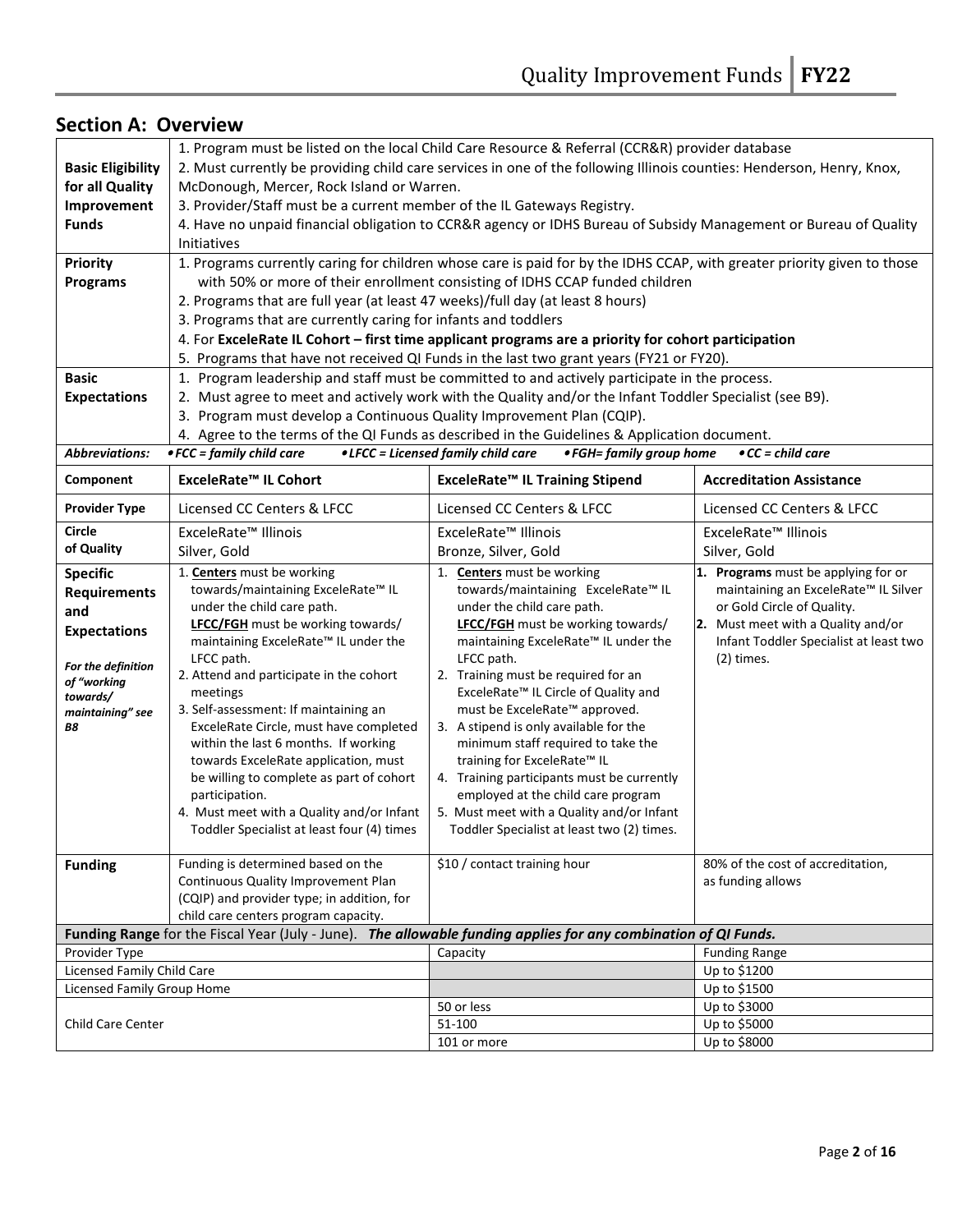## Section B: Frequently Asked Questions

The use of the term "child care program" / "program" in this document includes child care centers and family child care

#### B1. WHO CAN APPLY?

• Please refer to the chart in Section A: Overview "Basic Eligibility and Provider Type"

#### B2. ARE THERE ANY PRIORITY PROGRAMS?

Yes, refer to the chart in Section A: Overview "Priority Programs"

#### B3. WHAT ARE THE THREE AREAS OF THE QUALITY IMPROVEMENT FUNDS?

- ExceleRate™ IL Cohort see Section C for details
- ExceleRate™ IL Training Stipend see Section D for details
- Accreditation Assistance see Section E for details

#### B4. CAN A PROGRAM APPLY FOR MORE THAN ONE AREA?

• Yes

#### B5. CAN A PROGRAM BE WORKING ON MORE THAN ONE CIRCLE OF QUALITY?

Not for the purposes of the Quality Improvement Funds. A program must declare one Circle of Quality.

#### B6. WHAT IS THE APPLICATION PROCESS?

- Child Care programs complete and submit the application, the appropriate supplemental application and all required supporting documentation - Refer to a specific section for required supporting documentation
- As applications are received, a team of CCR&R staff will review for completeness and eligibility. Programs will be notified in writing of their approval/denial.
- Incomplete applications will be returned to the child care program.

#### B7. CAN AN AGENCY SUBMIT ONE APPLICATION FOR ALL SITES IF THEY HAVE MORE THAN ONE SITE?

• No. Each site (physical location) is considered a different program. Each program must submit an application with requests specific to that program. One license = one site = one program = one application

#### B8. WHAT IS MEANT BY "WORKING TOWARDS OR MAINTAINING" EXCELERATE™ ILLINOIS

- A program must have at a minimum completed the Orientation to ExceleRate™ IL training or currently hold an ExceleRate™ IL Circle of Quality (Bronze, Silver, Gold).
- For those maintaining an ExceleRate Circle, must have completed self-assessment within the last 6 months (from time of application). For those working towards ExceleRate application, must be willing to complete as part of cohort participation.
- Must have a current, signed Consultant Agreement in place with the CCR&R Quality and/or Infant Toddler Specialist OR for those participating in the Cohort, must be willing to sign a Consultant Agreement during the first cohort session.

#### B9. WHAT IS MEANT BY "MEET AND WORK WITH THE QUALITY/INFANT TODDLER SPECIALIST"?

• Programs receiving QI Funds are required to meet and actively work with the Quality and/or Infant Toddler Specialist – for those participating in the QI component, at a minimum four (4) sessions. For the Training Stipend and Accreditation Assistance component, at a minimum two (2) sessions. During the first session the following items will be discussed: goals for the program, steps to develop a CQIP, steps to develop a professional development plan, etc., and the Consultant Agreement will be discussed, developed and signed.

#### B10. WHAT IS THE DEADLINE FOR SUBMITTING AN APPLICATION/SUPPORTING DOCUMENTATION?

• See each section for application submission deadlines (C13, D15, E4)

#### B11. WHAT SUPPLEMENTAL APPLICATION(S) DO I COMPLETE?

• That depends - ALL applicants must complete the QI Funds application (pages 5-7). In addition, they must complete one or more of the corresponding Supplemental Applications (found in this pack). C = ExceleRate™ IL Cohort; D = ExceleRate™ IL Training Stipend; E = Accreditation Assistance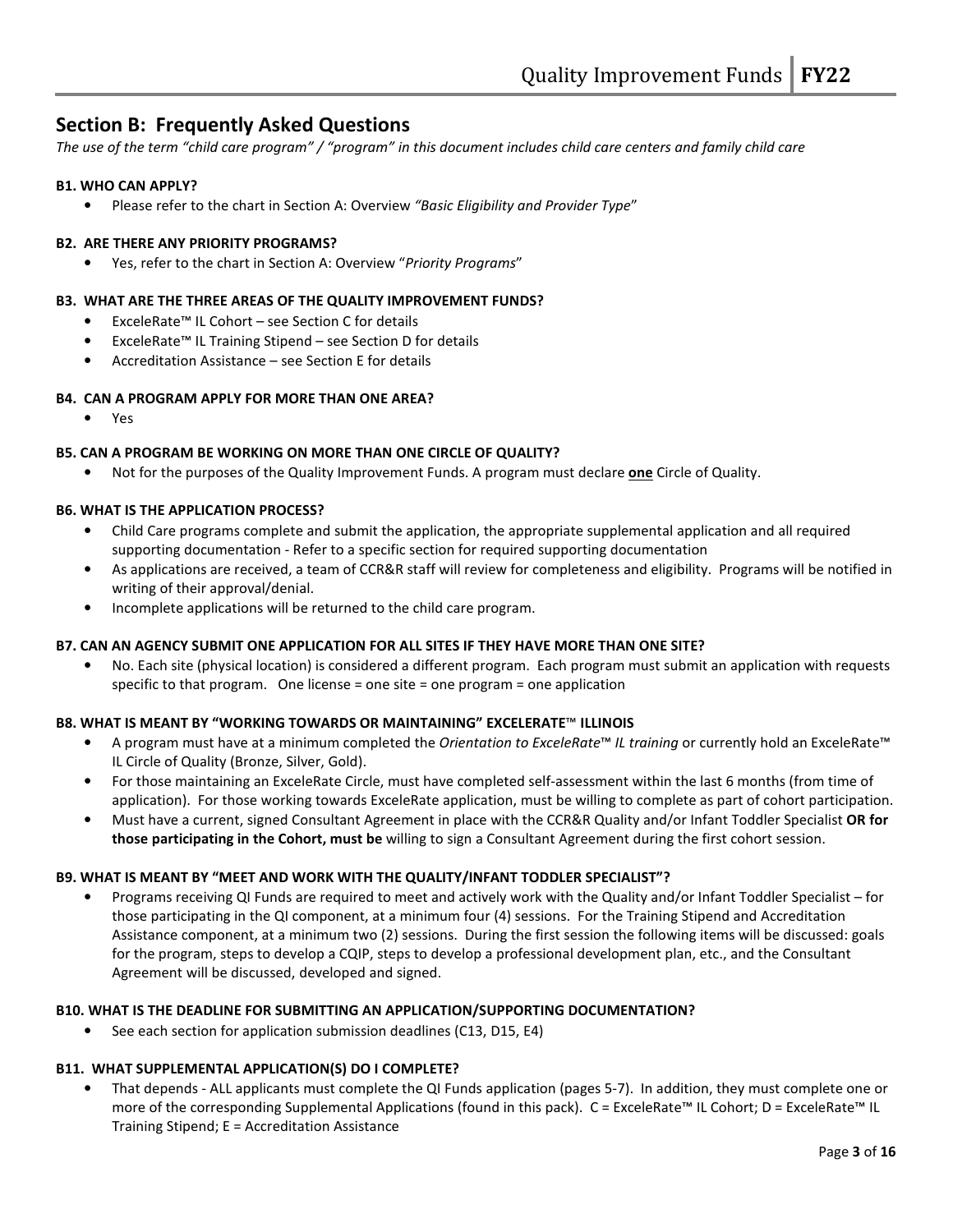• If Supplemental applications are submitted at different times, a QI Funds application must be completed each time.

#### B12. WHAT ARE THE GRANT FUNDING AMOUNTS?

- Please refer to the Overview Chart in Section A
- Please note the allowable funding range is for any combination of Quality Improvement Funds components

#### B13. HOW IS PAYMENT MADE?

• Please see the specific section for payment information

#### B14. DO THE FUNDS NEED TO BE REPAID?

- This is a grant program, which means funds do not generally need to be paid back. However, the grant funds come from the State of Illinois, and certain policies and procedures must be followed.
- If a program goes out of business within two years of the grant award, funds received under the *cohort component* will need to be repaid at a pro-rated amount. In some cases, Child Care Resource & Referral of Midwestern Illinois may be able to recoup materials and equipment purchased with grant funds.
- In the event of over or improper payment or reimbursement, appropriate arrangements will need to be made with Child Care Resource & Referral of Midwestern Illinois regarding return of funds.
- If payment is made for an accreditation process and the program withdraws or does not complete the process, the child care program will need to work with Child Care Resource & Referral of Midwestern Illinois regarding the return of funds.

#### B15. DO GRANT FUNDS NEED TO BE REPORTED AS INCOME?

• Grant funds may need to be reported as income. If awarded grant funds, a completed W-9 will be required. Items purchased with grant money may be eligible to claim as business deductions. Please consult an accountant or tax preparer for further information.

#### B16. WHERE ARE APPLICATIONS SUBMITTED?

• Child Care Resource & Referral of Midwestern Illinois ATTN: KELSEY SWANSON 3800 Avenue of the Cities, Suite 102 / Moline, IL 61265

#### B17. WHAT ELSE DO I NEED TO KNOW?

- Only completed applications will be considered.
- Applicants must use the provided application for July 2021– June 2022.
- Faxed/electronic applications will be accepted
- Funding is limited and not guaranteed.
- Partial funding may be awarded.
- Payment cannot be made until a complete application and all required documents are received.

#### B18. IS THERE AN INFORMATION SESSION FOR THE QUALITY IMPROVEMENT FUNDS?

• Yes, but attendance is not mandatory. We encourage first time applicants to participate. For those who have applied before, it is good to attend as a refresher and to learn about changes to the program. Information Session will be September 16 (1:00-2:00PM), October 7 (6:00-7:00PM), or October 21 (1:00-2:00PM).

#### B19. FOR MORE INFORMATION OR TO ASK FURTHER QUESTIONS, PLEASE CONTACT:

• Kelsey Swanson / (309) 205-3070, ext. 4012 / kswanson@salfcs.org

## The QI Funds application form (pages 5 -7) must be completed by anyone applying. In addition, a supplemental application(s) must be attached. Supplemental applications follow each section.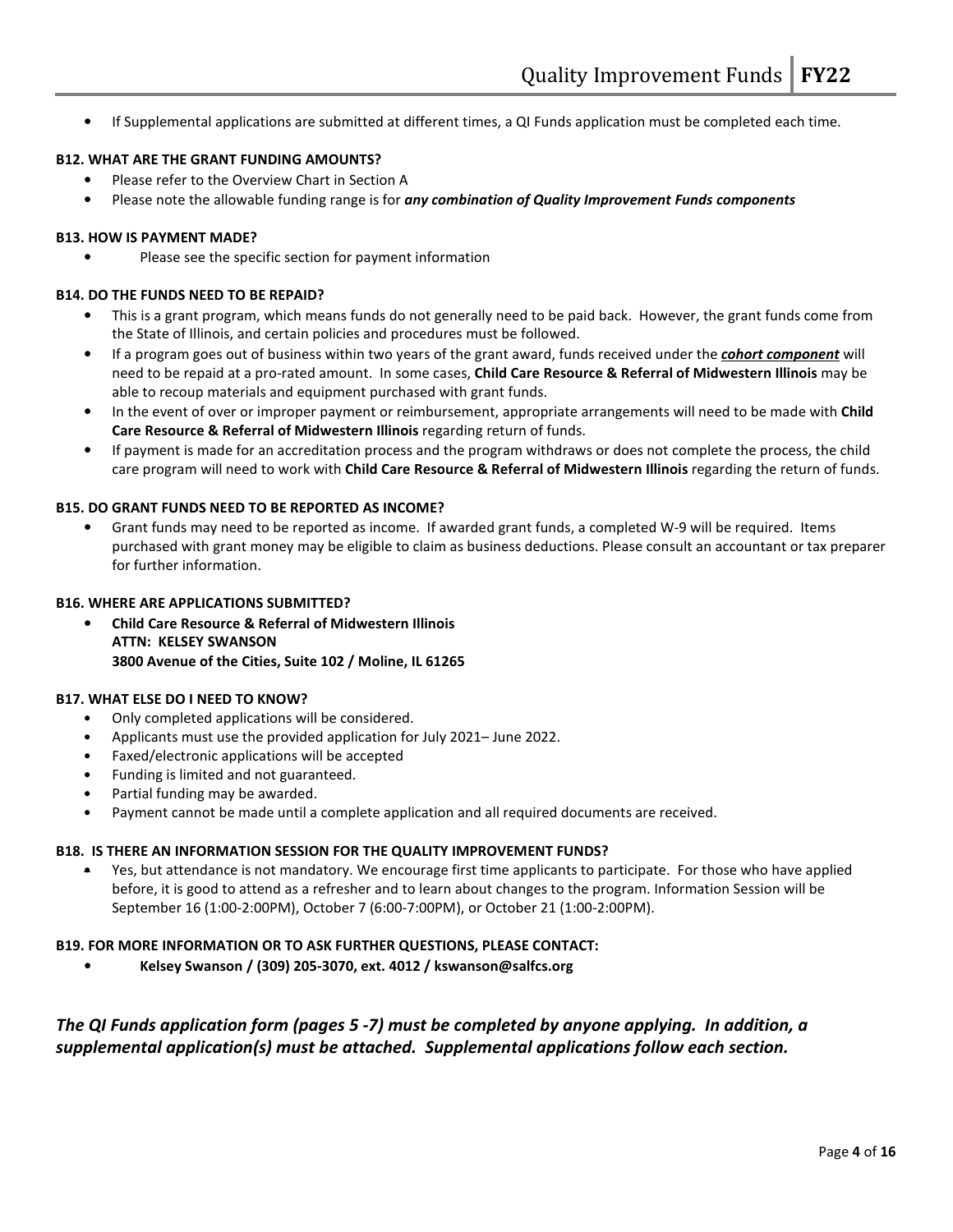## Quality Improvement Funds Application Form

All applicants are required to complete this application and one or more supplemental application(s).

## Child Care Resource & Referral of Midwestern Illinois 3800 Avenue of the Cities, Suite 102 Moline, IL 61265





July 1, 2021– June 30, 2022

- $\rightarrow$  The current year application form must be used. This application may not be reformatted.
- $\rightarrow$  Please type or print using black or blue ink.
- → Complete *all fields;* use "NA" if not applicable do not leave any field blank. Incomplete applications will be returned.
- $\rightarrow$  Please refer to the Quality Improvement Guidelines & Applications.

|                | <b>STEP 1: Child Care Program Information</b>                                                                                                  |                   |                                   |                          |                                      |                                                           |                    |  |  |
|----------------|------------------------------------------------------------------------------------------------------------------------------------------------|-------------------|-----------------------------------|--------------------------|--------------------------------------|-----------------------------------------------------------|--------------------|--|--|
|                | Program Name                                                                                                                                   |                   |                                   |                          |                                      |                                                           |                    |  |  |
|                | Program (work site) Address:                                                                                                                   |                   |                                   |                          |                                      |                                                           |                    |  |  |
|                | City:                                                                                                                                          | State:            | Zip Code:                         |                          | County:                              |                                                           |                    |  |  |
| 1A             | Mailing address (if different):                                                                                                                |                   |                                   |                          |                                      |                                                           |                    |  |  |
|                | Phone #: (<br>Fax #: (                                                                                                                         |                   |                                   |                          |                                      |                                                           |                    |  |  |
|                | Director/Administrator Name:                                                                                                                   |                   |                                   | Email:                   |                                      |                                                           |                    |  |  |
|                | Is the program listed on the CCR&R referral database?                                                                                          |                   |                                   |                          | Yes<br>No                            |                                                           |                    |  |  |
|                | Is the program full year (at least 47 weeks)/full day (at least 8 hours)?                                                                      |                   |                                   |                          | Yes<br><b>No</b>                     |                                                           |                    |  |  |
|                | Program must check a provider type, list DCFS license # and expiration date, enter program capacity and if applicable,<br>accreditation entity |                   |                                   |                          |                                      |                                                           |                    |  |  |
| 1B             | Center                                                                                                                                         | Family Child Care | Group FCC                         |                          | <b>Head Start</b>                    |                                                           | School Age Program |  |  |
|                | DCFS License #:<br>Expiration date: ____________                                                                                               |                   |                                   |                          |                                      |                                                           |                    |  |  |
|                | If applicable, program is accredited by: $\Box$ NAEYC                                                                                          |                   | $\neg$ NAC                        | $\Box$ NAFCC             | <b>NECPA</b>                         | Advance-Ed                                                | AMS<br><b>COA</b>  |  |  |
|                | Age Groups:                                                                                                                                    |                   |                                   |                          |                                      |                                                           |                    |  |  |
|                | Currently providing care for:                                                                                                                  | $\Box$ Infants    | $\overline{\phantom{a}}$ Toddlers |                          | Twos                                 | Preschool                                                 | School Age         |  |  |
| 1 <sup>C</sup> | (Check all that apply)                                                                                                                         | 6 wks-14 months   | 15-23 months                      |                          | 24-35 months                         | 3-5 years                                                 | K-12 years         |  |  |
|                | Capacity                                                                                                                                       |                   |                                   |                          |                                      |                                                           |                    |  |  |
|                | <b>Current Enrollment</b>                                                                                                                      |                   |                                   |                          |                                      |                                                           |                    |  |  |
|                | CC Centers: enter the # of                                                                                                                     |                   |                                   |                          |                                      |                                                           |                    |  |  |
|                | classrooms for age group:                                                                                                                      | classrooms        | classrooms                        |                          | classrooms                           | classrooms                                                | classrooms         |  |  |
|                | Indicate date attended/completed (mm/dd/yyyy):                                                                                                 |                   |                                   |                          |                                      |                                                           |                    |  |  |
|                | <b>CHILD CARE CENTERS</b>                                                                                                                      |                   |                                   | <b>FAMILY CHILD CARE</b> |                                      |                                                           |                    |  |  |
|                | ExceleRate <sup>™</sup> IL Orientation ______________                                                                                          |                   |                                   |                          | ExceleRate™ IL Orientation for LFCC: |                                                           |                    |  |  |
| 1D             | *, ** An Introduction to Environment Rating Scales ____                                                                                        |                   |                                   |                          |                                      | * An Introduction to ERS OR Family Child Care Environment |                    |  |  |
|                |                                                                                                                                                |                   |                                   | Rating Scale             |                                      |                                                           |                    |  |  |
|                | *Does not apply to programs that are currently accredited or working towards accreditation                                                     |                   |                                   |                          |                                      |                                                           |                    |  |  |
|                | ** *An Introduction to ERS inclusive of ECERS-3 (training offered after July 2017). ECERS-3 Update training previously offered is accepted.    |                   |                                   |                          |                                      |                                                           |                    |  |  |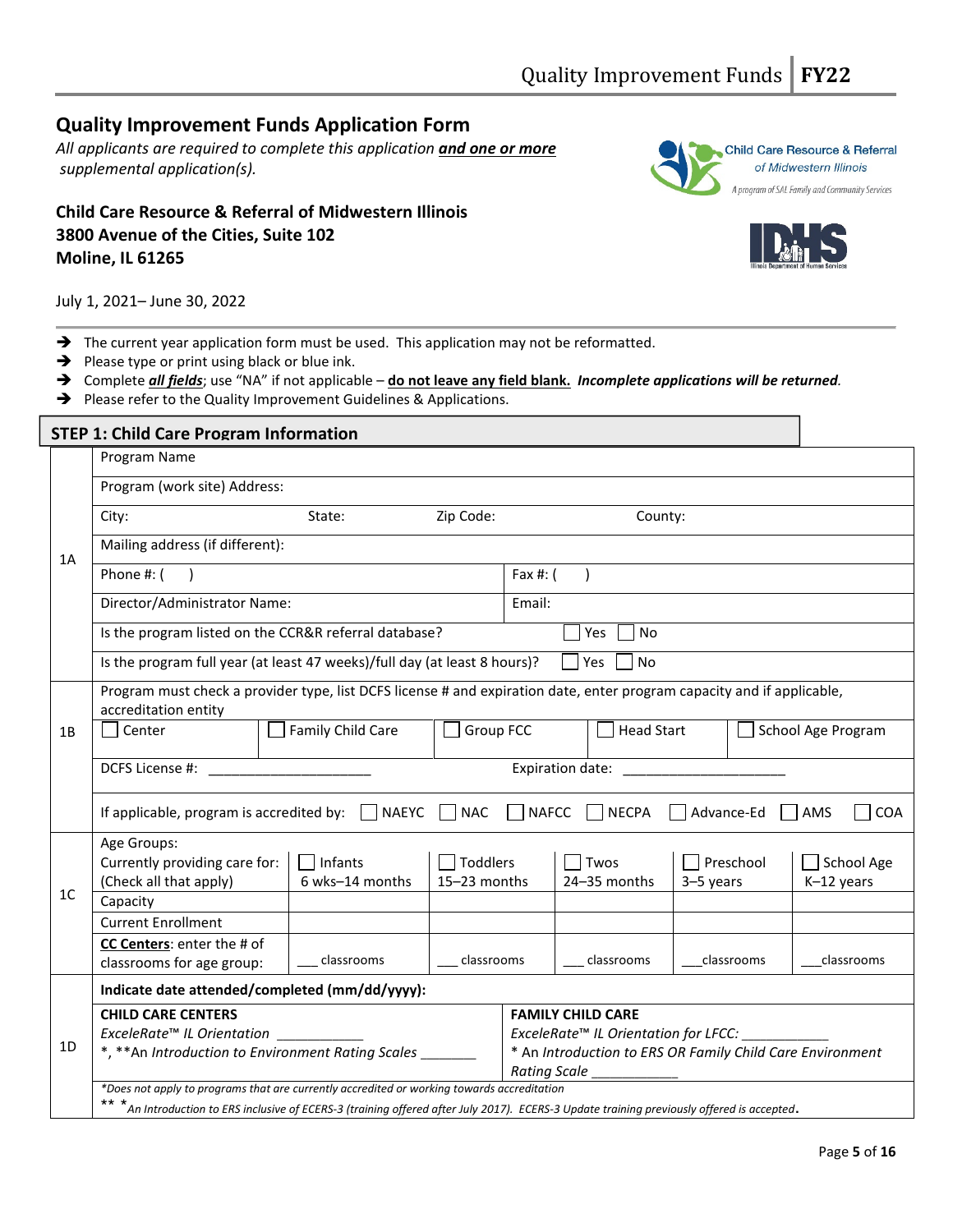Quality Improvement Funds | FY22

|    | <b>Quality Improvement Funds Application Form</b>                                                                                                                                                                                                                                                                                                                                                                                                                |               |                  |                                    |                                                                                                              |  |  |  |  |
|----|------------------------------------------------------------------------------------------------------------------------------------------------------------------------------------------------------------------------------------------------------------------------------------------------------------------------------------------------------------------------------------------------------------------------------------------------------------------|---------------|------------------|------------------------------------|--------------------------------------------------------------------------------------------------------------|--|--|--|--|
|    | ExceleRate <sup>™</sup> IL circle program is currently at:                                                                                                                                                                                                                                                                                                                                                                                                       |               |                  |                                    | <i>ExceleRate<sup>™</sup> IL</i> circle program is $\Box$ <i>working towards</i> $\Box$ <i>maintaining</i> : |  |  |  |  |
| 1E | Licensing $\Box$ Bronze<br>$\Box$ Silver<br>$\Box$ Gold<br><b>NA</b>                                                                                                                                                                                                                                                                                                                                                                                             | <b>Bronze</b> | $\sqcap$ Silver  | Gold                               |                                                                                                              |  |  |  |  |
|    | Does your program currently care for children whose care is paid for by the IDHS Child Care Assistance Program? ■ Yes                                                                                                                                                                                                                                                                                                                                            |               |                  |                                    | <b>No</b>                                                                                                    |  |  |  |  |
| 1F | Have the Program Administrator/Primary FCC provider complete the following formula to determine the percentage of children<br>in your program receiving IDHS child care financial assistance. To calculate: Total Number of children with IDHS Financial<br>Assistance DIVIDED by Current total Enrollment MULTIPLIED by 100 EQUALS Percentage of Children Receiving IDHS Assistance.<br>(FCC providers: include your own children, under age 13, in enrollment) |               |                  |                                    |                                                                                                              |  |  |  |  |
|    | <b>Current Total Enrollment</b><br># of IDHS children                                                                                                                                                                                                                                                                                                                                                                                                            | $X = 100 =$   |                  | <b>Percentage of IDHS Children</b> | ℅                                                                                                            |  |  |  |  |
|    | <b>STEP 2: Funding Request</b>                                                                                                                                                                                                                                                                                                                                                                                                                                   |               |                  |                                    |                                                                                                              |  |  |  |  |
|    | Request is being made for:                                                                                                                                                                                                                                                                                                                                                                                                                                       |               |                  |                                    |                                                                                                              |  |  |  |  |
| 2A | <b>Cohort Participation</b><br><b>Training Stipend</b><br>Complete Supplemental Application C<br>Complete Supplemental Application D                                                                                                                                                                                                                                                                                                                             |               |                  |                                    | Accreditation Assistance<br>Complete Supplemental Application E                                              |  |  |  |  |
|    | If only partial funds are available will you complete the activity?                                                                                                                                                                                                                                                                                                                                                                                              |               |                  |                                    | Yes $\n $ No                                                                                                 |  |  |  |  |
| 2B | Are you receiving additional funding from another source to assist with requested items/training/accreditation? (e.g. SAM<br>Project, United Way, NAEYC, Child Care Restoration Grants, other, etc.)<br>If yes, list the source(s), the item/activity and amount:                                                                                                                                                                                                |               |                  |                                    |                                                                                                              |  |  |  |  |
|    | <b>STEP 3: Payment Information</b>                                                                                                                                                                                                                                                                                                                                                                                                                               |               |                  |                                    |                                                                                                              |  |  |  |  |
|    | Requesting payment be made to:<br>Cohort - see question C15 for payment method<br>Training Stipend - All payments are made directly to the child care program<br><b>Accreditation Assistance</b><br>Child care program<br>Check Payable To: (if payment is being made to a child care program, this must match Box 1 of the W9)                                                                                                                                  |               | Accrediting body |                                    |                                                                                                              |  |  |  |  |
| 3  |                                                                                                                                                                                                                                                                                                                                                                                                                                                                  |               |                  |                                    |                                                                                                              |  |  |  |  |
|    | Address                                                                                                                                                                                                                                                                                                                                                                                                                                                          |               | City:            | State:                             | Zip Code:                                                                                                    |  |  |  |  |
|    | (REQUIRED): Applicant □ Social Security Number or □ FEIN Number:                                                                                                                                                                                                                                                                                                                                                                                                 |               |                  |                                    |                                                                                                              |  |  |  |  |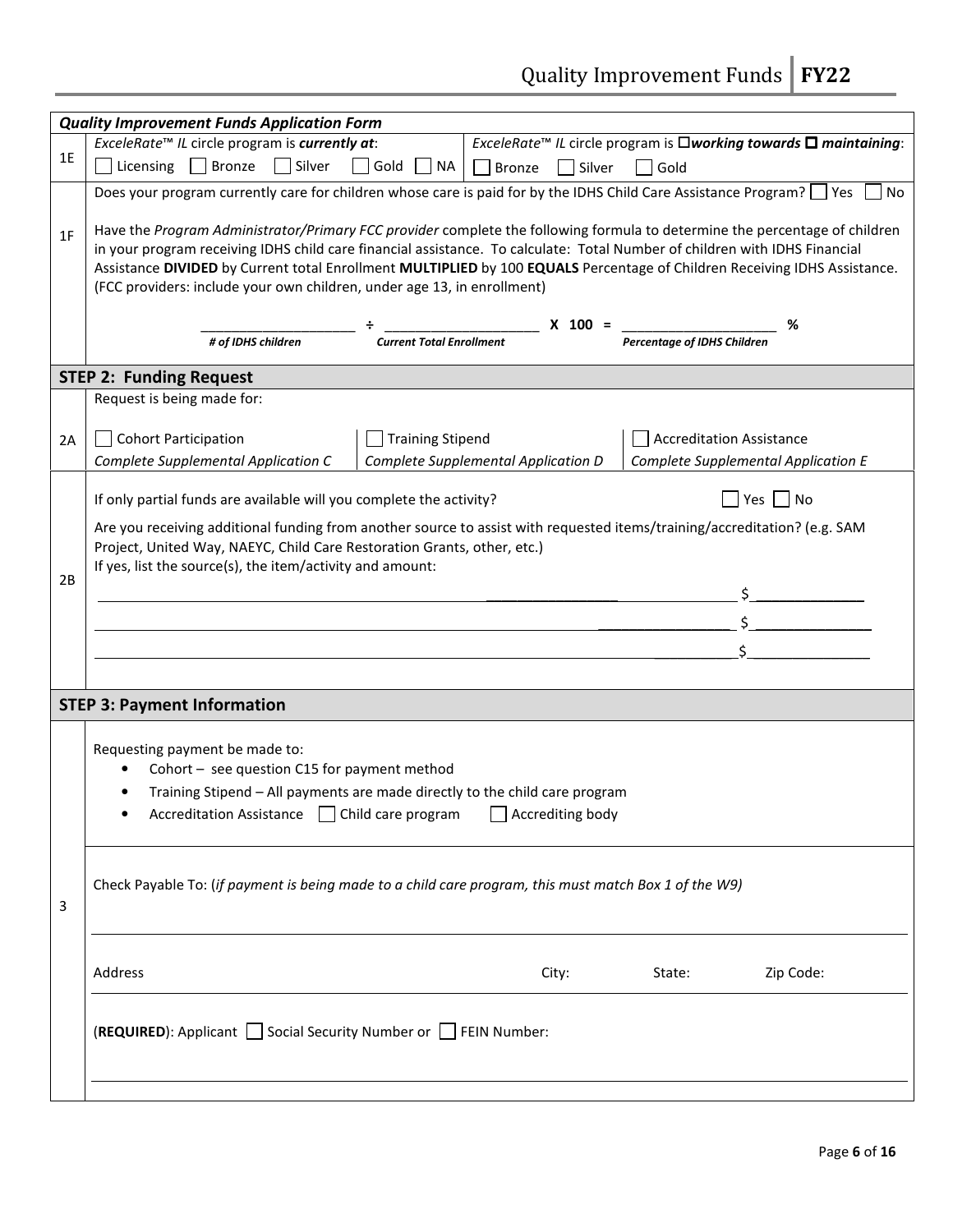### Quality Improvement Funds Application Form STEP 4: Application Checklist and Authorization

 $\Box$  I completed all areas of the current application. If a question was not applicable, I inserted N/A. Incomplete applications will be returned.

 $\Box$  I completed the appropriate supplemental application(s). Incomplete applications will be returned.

 $\Box$  I signed and dated the application and the supplemental application(s).

 $\Box$  I have attached all the required supporting documentation. (Refer to the guidelines and applications #C7, D14, E3)

 $\Box$  The payment information I have submitted is correct.

 $\Box$  I have made a copy of this application for my records.

I have completed all documentation that was requested in the instructions and requirements. I certify that the above information is true and accurate, that I have not been indicated of child abuse and neglect and that my name or the names of my employees (if applicable) are not listed on the child abuse tracking system. Further, I grant permission for a representative of the Illinois Department of Children and Family Services or their agent to release information about my pending or current Child Care Home, Child Care Group Home or Child Care Center license if applicable to my application.

| Program Administrator Signature (required)                                                                                       | Date         | Agency Administrator Signature (if applicable) | Date |
|----------------------------------------------------------------------------------------------------------------------------------|--------------|------------------------------------------------|------|
| <b>CCR&amp;R USE ONLY:</b>                                                                                                       |              |                                                |      |
| Date Received:                                                                                                                   | Reviewed by: | Complete? OYes ONo                             |      |
| Request for $\Box$ Cohort \$___________ $\Box$ Training Stipend \$__________ $\Box$ Accreditation\$__________ TOTAL \$__________ |              |                                                |      |
|                                                                                                                                  |              |                                                |      |
| □ Pending Date/Reason                                                                                                            |              |                                                |      |
|                                                                                                                                  |              |                                                |      |
| $\square$ Communicated with applicant Date / Message                                                                             |              |                                                |      |
|                                                                                                                                  |              |                                                |      |
| $\square$ Denied<br>Date / Reason                                                                                                |              |                                                |      |
|                                                                                                                                  |              |                                                |      |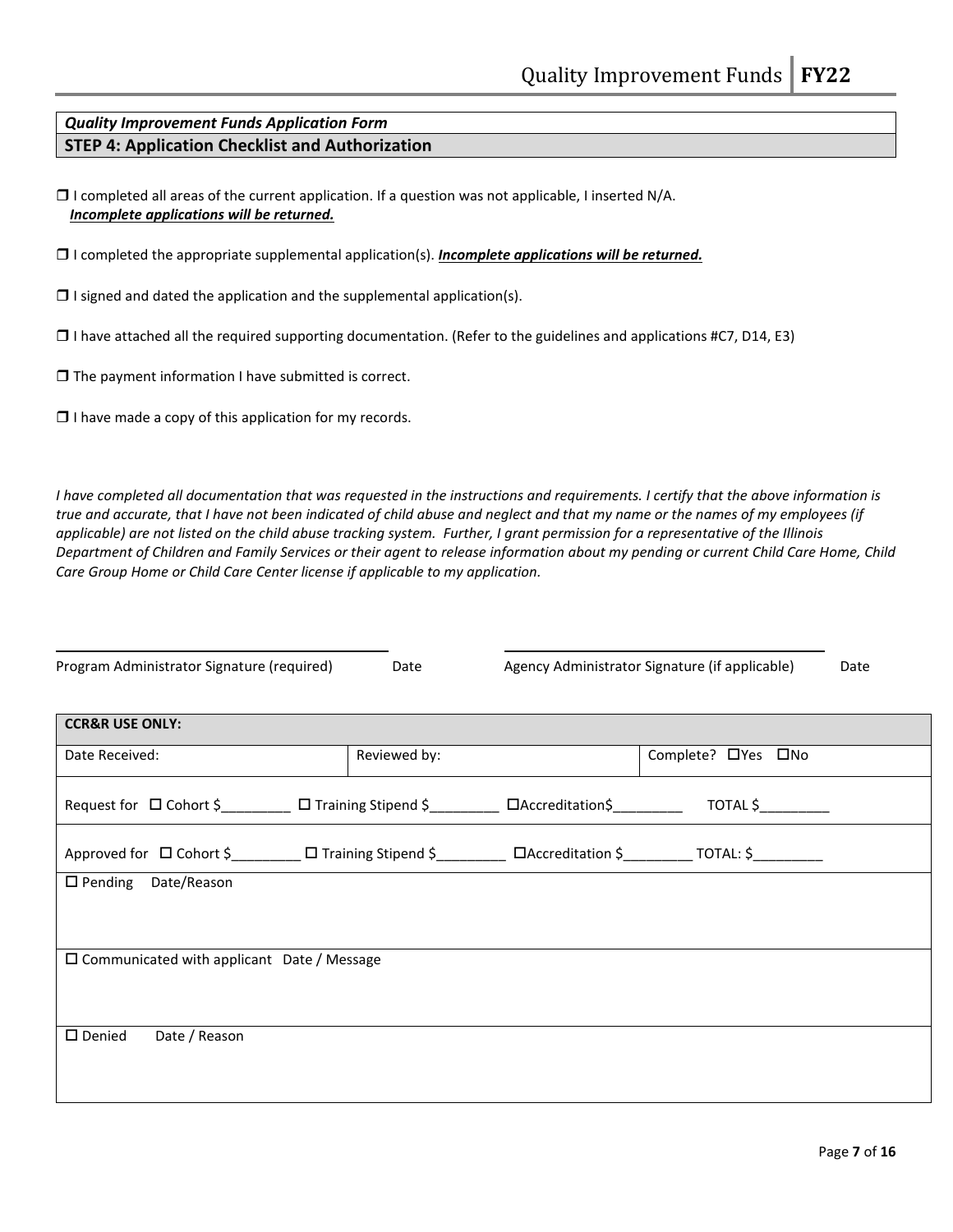## Section C: ExceleRate™ Illinois Cohort

A cohort is a group of individuals working towards a common goal. It not only provides an opportunity to learn and work on achieving the goal, but also provides an opportunity to develop relationships with your peers. The Child Care Resource & Referral (CCR&R) agency will offer cohort groups for programs working to improve the quality of care, working towards or maintaining an ExceleRate™ IL Silver or Gold Circle of Quality. Upon completion of the cohort requirements/expectations and the program's selfassessment, as applicable, programs may request funds to help achieve objectives noted on the program's Continuous Quality Improvement Plan (CQIP). Please note: first time applicant programs are given priority for cohort participation.

#### C1. WHO CAN PARTICIPATE IN THE COHORT?

- A program administrator is required to attend. For agencies with more than one child care program, an administrator from each site is required to attend.
- Program Administrator is defined as: for centers the person responsible for the on-site day to day operation of the child care program (director, assistant director, director/teacher –when 50% or more time is spent in administration role); for licensed family child care it is the primary care provider.
- Teaching staff (teacher/assistant teacher, school age worker/assistant) from a child care program or assistants from a LFCC program that is working towards improving the quality of care, and working towards/maintaining an ExceleRate™ IL Circle of Quality.
- Based on provider applications, the CCR&R may need to limit the number of staff members attending from one program.

#### C2. DOES THE SAME PERSON HAVE TO ATTEND ALL THE COHORT MEETINGS?

• Yes, at a minimum the program administrator must attend all meetings. Additional program staff are welcome and encouraged to participate.

#### C3. WHAT ARE THE COHORT TOPICS?

• CCR&Rs will work to address the needs of the applicants. For example, assessment tools, programs completing a selfassessment, how to develop a CQIP, and/or national accreditation.

#### C4. WHO WILL BE LEADING THE COHORT?

• Various CCR&R system staff, depending on the cohort topic

#### C5. HOW WILL COHORTS BE ASSIGNED?

• A team of CCR&R staff will review applications and based on the needs will assign the cohort groups

#### C6. WHAT ARE THE EXPECTATIONS?

• Please review the Basic & Specific expectations in Section A: Overview.

#### C7. SUPPORTING DOCUMENTATION

In addition to a completed application and Supplemental Application C, the following documentation is required:

• W-9 form (included in this packet)

#### C8. WHAT CAN FUNDS BE USED FOR?

• Materials and equipment to meet the ExceleRate™ IL Circle of Quality standards that are documented as needs through the self-assessment/CQIP

#### C9. WHAT CAN'T FUNDS BE USED FOR?

- 
- Staff salaries/wages, benefits, bonuses **Canadian Control of the Used equipment**
- Televisions, VCR, DVR, Video gaming systems **Screen devices for children under 2** Screen devices for children under 2
- Vehicles, vehicle repair **Motorized riding toys Motorized riding toys**
- 
- 
- Service agreements (e.g., cell phone, internet) Developmentally inappropriate items
- On-going per child costs associated w/assessment tools
- General operating expenses  $\bullet$  Consumable items (e.g., paint, food, cleaning supplies, etc.)
	-
	-
	-
- **Pools and pool equipment**  Items from a 3<sup>rd</sup> party purchase
- Trampolines **Items** that restrict child mobility
	-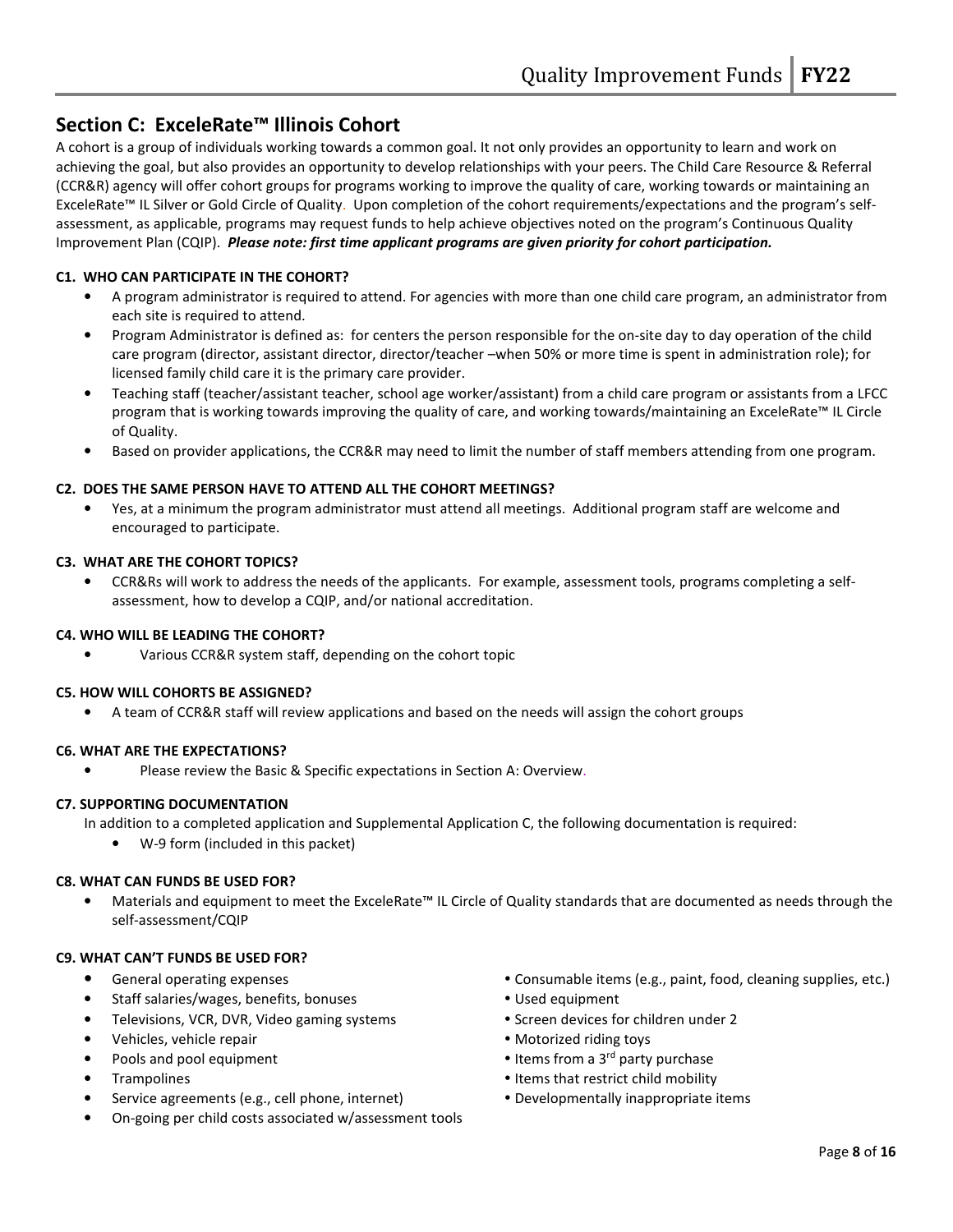- Alexa or other virtual assistants
- Cosmetic improvements to the facility, decks **Consultants**, Mentors, Coaches
- Staff training **Appliances CO**
- 
- Please note: e-learning materials should be discussed with your local school district

#### C10. WHAT ARE THE DATES FOR THE COHORT MEETINGS?

• There will be a minimum of three (3) cohort meetings. Exact dates and times will be established once participants are selected but will start January 2022.

#### C11. ARE THE COHORT MEETINGS AND SESSIONS WITH THE SPECIALIST THE SAME THING?

• No.

#### C12. WHAT IS THE DEADLINE FOR SUBMITTING MY APPLICATION?

• Complete Applications (including supporting documentation) for cohort MUST BE RECEIVED BY DECEMBER 3, 2021

#### C13. MAY I PARTICIPATE IN MORE THAN ONE QI COHORT GROUP PER FISCAL YEAR?

• No.

#### C14. WHAT ARE THE GRANT AMOUNTS?

- Please see the Overview Chart in Section A for funding ranges
- Please note that the funding range is a combination of all three Quality Improvement Fund areas

#### C15. HOW ARE FUNDS PAID?

- a) Pay vendor directly for approved provider expenditures
- b) Reimburse provider upon receipt of expenditure documentation
- 
- 
- Fire doors **Sprinkler systems Sprinkler systems**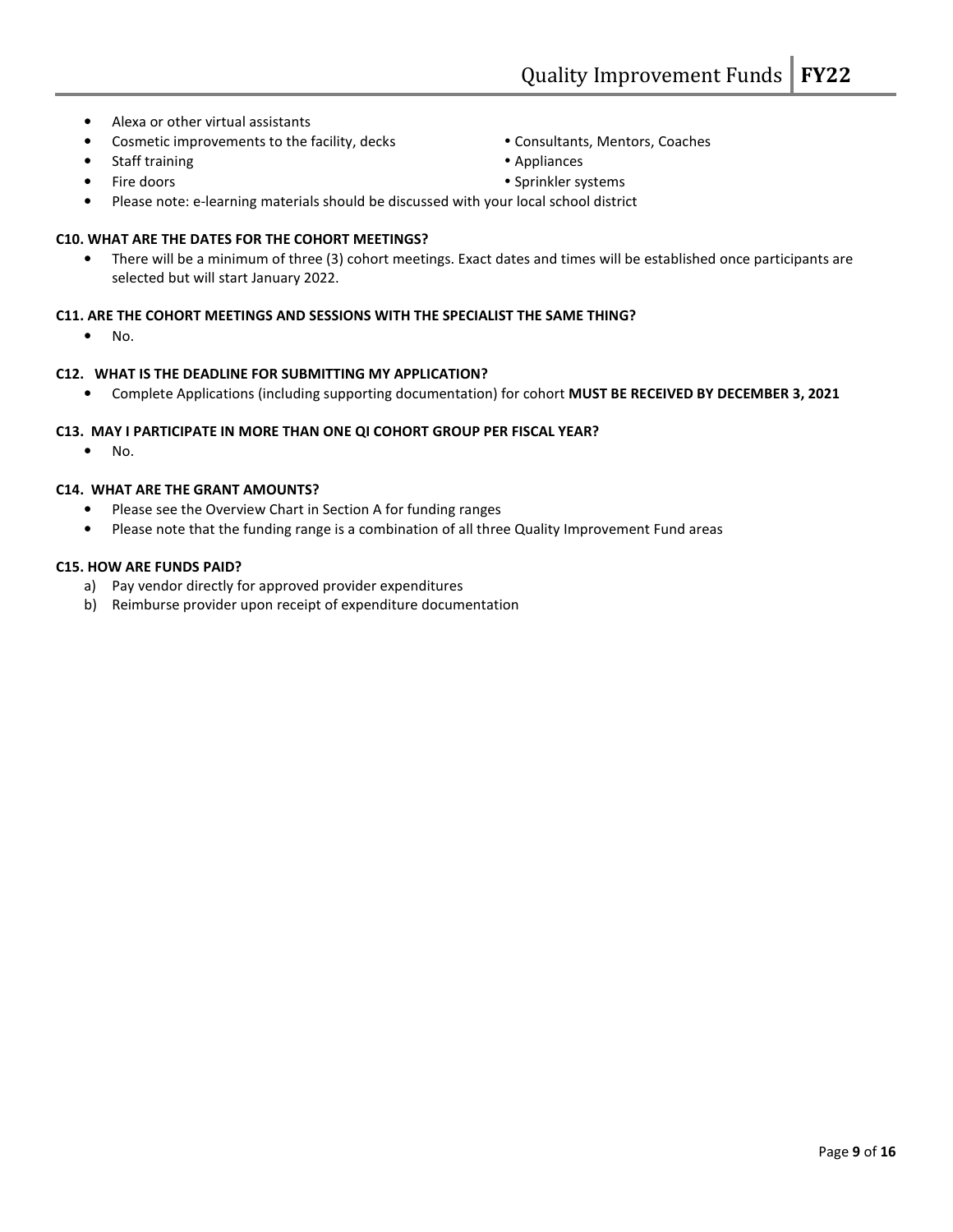| Supplemental Application C: ExceleRate™ Illinois Cohort Application                                                                                                    |              |                                                |                          |            |                |  |  |
|------------------------------------------------------------------------------------------------------------------------------------------------------------------------|--------------|------------------------------------------------|--------------------------|------------|----------------|--|--|
| Program Name                                                                                                                                                           |              |                                                |                          |            |                |  |  |
| Program (work site) Address:                                                                                                                                           |              |                                                |                          |            |                |  |  |
| City:                                                                                                                                                                  | State:       | Zip Code:                                      | County:                  |            |                |  |  |
| Program Administrator:                                                                                                                                                 |              |                                                |                          |            |                |  |  |
| Have you participated in an ExceleRate IL QI Cohort before?                                                                                                            |              | I IYES                                         | NO If yes, What year(s)? |            |                |  |  |
| What ExceleRate <sup>™</sup> IL Circle of Quality are you $ $ $ $ working towards $ $<br>maintaining?<br>Gold<br>Silver                                                |              |                                                |                          |            |                |  |  |
| If maintaining ExceleRate Circle, have you completed a recent self-assessment of your<br>program?                                                                      | <b>YES</b>   | N <sub>O</sub>                                 |                          |            |                |  |  |
| If working towards an ExceleRate Silver/Gold Circle, have you completed a recent self-<br>assessment of your program OR are you willing to complete as part of cohort? | YES          | N <sub>O</sub>                                 |                          |            |                |  |  |
| $\frac{1}{2}$ is your program: $\frac{1}{2}$                                                                                                                           |              | working towards     maintaining accreditation? |                          | <b>YES</b> | N <sub>O</sub> |  |  |
| If yes, which accreditation: [                                                                                                                                         | <b>NAEYC</b> | <b>NECPA</b><br><b>NAC</b><br><b>NAFCC</b>     | Advance-Ed               | AMS        | <b>COA</b>     |  |  |

#### To assist CCR&R staff in planning the cohort, please answer the following questions:

1. List five (5) things you hope to gain/learn by participating in the cohort:

Supporting Documentation: See # C7

As the program administrator, I agree to complete all the requirements of this program as stated in the Quality Improvement Funds guidelines.

Program Administrator's Signature **Date** Date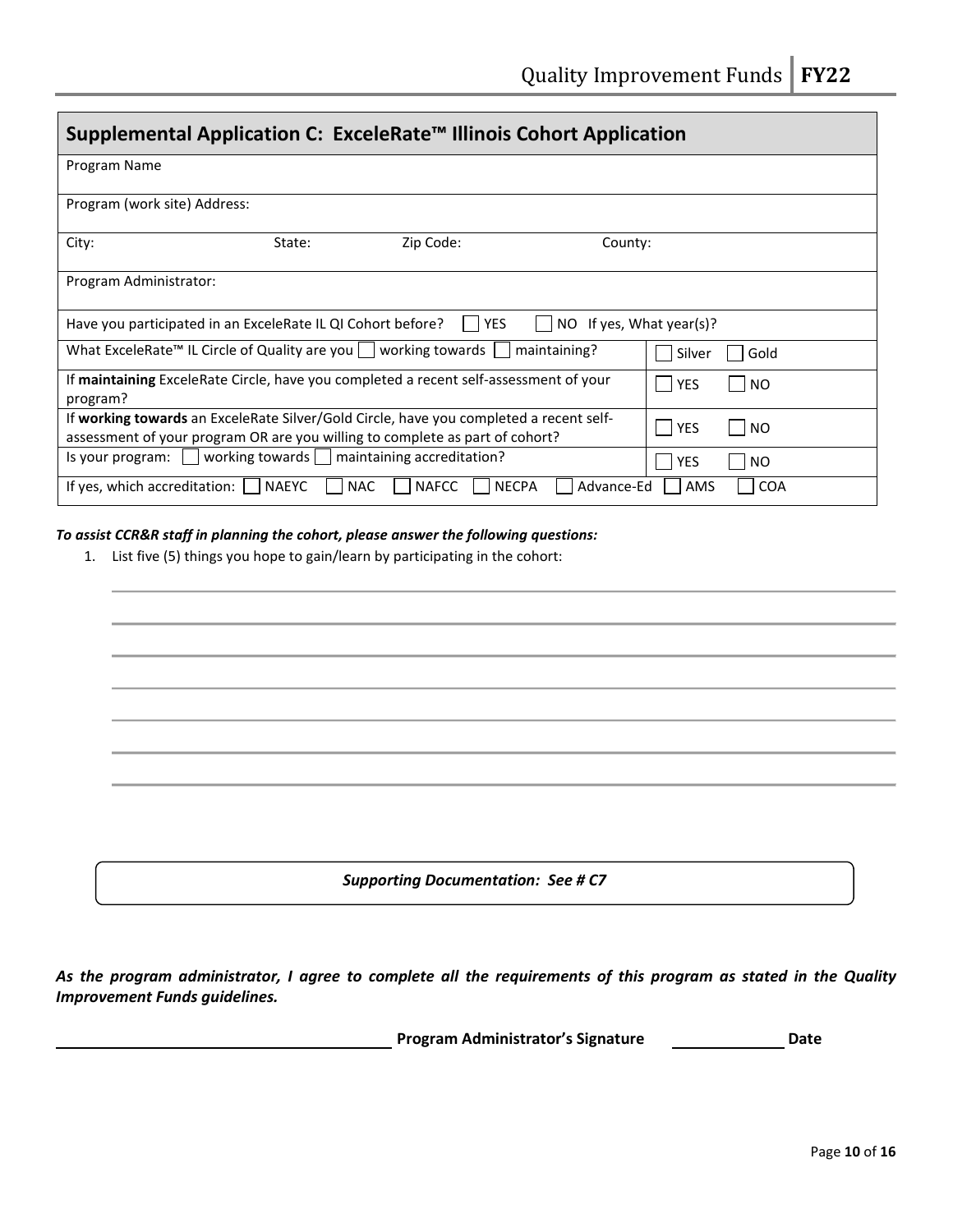## Section D: ExceleRate™ Illinois Training Stipends

Licensed child care programs working towards/maintaining an ExceleRate™ IL Circle of Quality may apply for an ExceleRate™ IL training stipend. The stipend applies only to the required training within the ExceleRate™ IL Circle of Quality that the program is working towards/maintaining and is available only to the minimum staff required to attend the training.

#### D1. WHO MAY APPLY FOR A TRAINING STIPEND?

- The minimum staff required to take training per the ExceleRate™ IL Circle of Quality
- Staff of licensed programs pursuing an ExceleRate™ IL Bronze, Silver, or Gold Circle of Quality
- Staff is defined as
	- for Centers: program administrator and teaching staff. Program Administrator is defined as the person responsible for the on-site day to day operation of the child care program. Includes Director, Assistant Director, Director/Teacher (when spending 50% or more time in administration role). Teaching staff is defined as Lead Teacher, Teacher, Director/Teacher (when spending 50% or more time in teaching role), teaching assistant
	- for Family Child Care: the primary care provider and FCC assistant

#### D2. ARE THERE SPECIFIC REQUIREMENTS?

- Training must occur during the current fiscal year (7/1/21-6/30/22)
- Training must be required for the Circle of Quality which the program is working towards/maintaining
- Training must be ExceleRate™ approved (face to face and on-line)
- Training participants must be a current member of the Gateways Registry
- Training participants must be currently employed at the program

#### D3. WHAT TRAINING IS APPROVED TO RECEIVE AN EXCELERATE™ IL STIPEND?

• Please refer to the training grids at http://www.excelerateillinoisproviders.com (select "How it Works" and then the overview for provider type) to confirm the requirements for a Circle of Quality and the minimum required staff.

#### D4. DOES THE EXCELERATE™ ILLINOIS TRAINING STIPEND COVER THE TRAINING NEEDED TO OBTAIN/MAINTAIN A CREDENTIAL AND/OR ADDITIONAL PROFESSIONAL DEVELOPMENT HOURS?

• No, these training sessions may be eligible for the Individual Professional Development funds.

#### D5. WHICH STAFF ARE REQUIRED TO ATTEND TRAINING?

• This varies per training; however, it is either the Center Administrator or the Center Administrator and a percentage of teaching staff. For FCC it is the primary care provider and FCC assistant(s) (when specified on the Circle of Quality Chart). Please refer to the Circle of Quality charts - http://www.excelerateillinoisproviders.com/

#### D6. DOES THE SAME PERSON HAVE TO ATTEND ALL THE TRAINING?

- Program administrator No, but the person(s) must be in a role as described in D1.
- Teaching staff– not necessarily, but the person(s) must be in a role as described in D1.
- For LFCC it is the primary care provider and LFCC assistants (when specified on the Circle of Quality chart).

#### D7. IS THERE A STAFF LIMIT?

Programs may apply for the stipend based on the minimum training requirements listed on the Circle of Quality chart which they are working towards/maintaining.

#### D8. WHAT ABOUT ON-LINE TRAINING?

• If a required ExceleRate™ IL training is offered on-line, the training is eligible for the stipend. Please note the stipend is based on the number of training contact hours.

#### D9. HOW DO I KNOW WHEN AND WHERE THE TRAINING SESSIONS ARE?

- Training sessions will be noted on your local CCR&R training calendar www.childcareillinois.org
- Training information may be found at the statewide training calendar www.ilgateways.com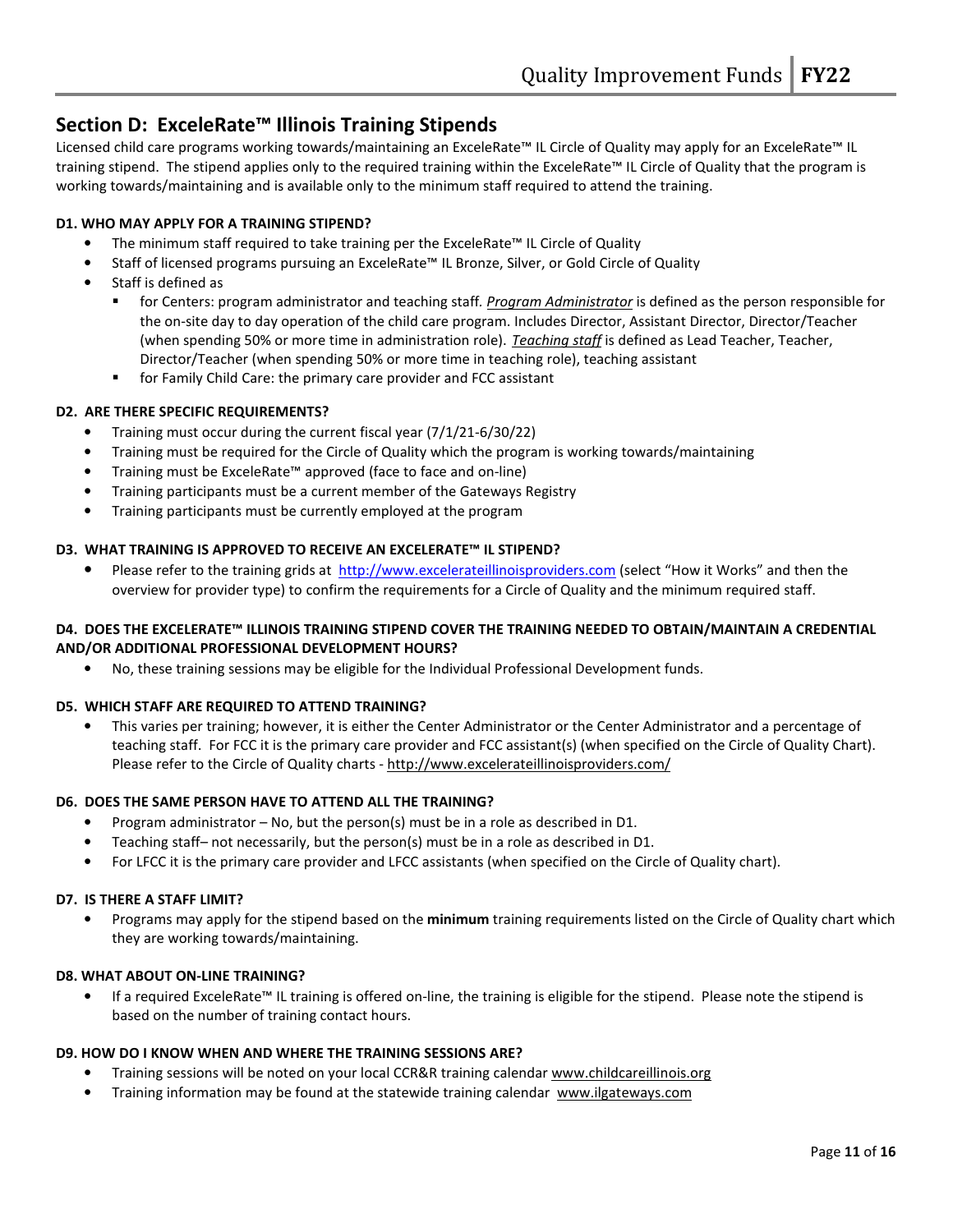#### D10. WHAT IF A PROVIDER WANTS TO ATTEND AN EXCELERATE™ APPROVED TRAINING THAT ISN'T REQUIRED FOR THE CIRCLE OF QUALITY THEY ARE WORKING TOWARDS/MAINTAINING?

• The stipend only applies to training that is required for the Circle of Quality the program is working towards/maintaining

#### D11. WHAT IF A PROVIDER WANTS TO ATTEND A TRAINING THAT ISN'T REQUIRED FOR EXCELERATE™ ILLINOIS?

• The training may be eligible for Individual Professional Development Funds. Check with Child Care Resource & Referral of Midwestern Illinois for information.

#### D12. WHAT IS THE AMOUNT OF THE STIPEND?

- \$10.00 per contact training hour (applies to face to face and on-line courses)
- Travel time is not covered under the stipend.
- For the allowable funding ranges per program per fiscal year please see Section A: Overview Chart. Please note that the allowable funding range is a combination of all three Quality Improvement Fund areas.

#### D13. WHAT DOES THE STIPEND COVER?

The stipend is designed *to assist with* staff costs while staff are taking the required ExceleRate<sup>™</sup> IL training including:

- staff wages while attending training outside of normal working hours
- substitute wages while staff attend training during working hours

#### D14. WHAT SUPPORTING DOCUMENTATION IS NEEDED?

In addition to a completed application and Supplemental Application D, the following documentation is required

- Documentation of training attendance/completion
- Proof of Gateways Registry Membership for each training participant
- W-9 form (included in this packet)

#### D15. WHAT ARE THE DEADLINES FOR ME TO SUBMIT MY APPLICATION FOR A TRAINING STIPEND?

• Complete Training Stipend Applications (including supporting documentation) may be submitted at any time during the funding cycle. However, for this funding period the final due date for applications to be received at the CCR&R is June 3, 2022.

#### D16. HOW IS PAYMENT MADE?

Payment is made directly to the child care program *after* training is completed and required documentation is submitted.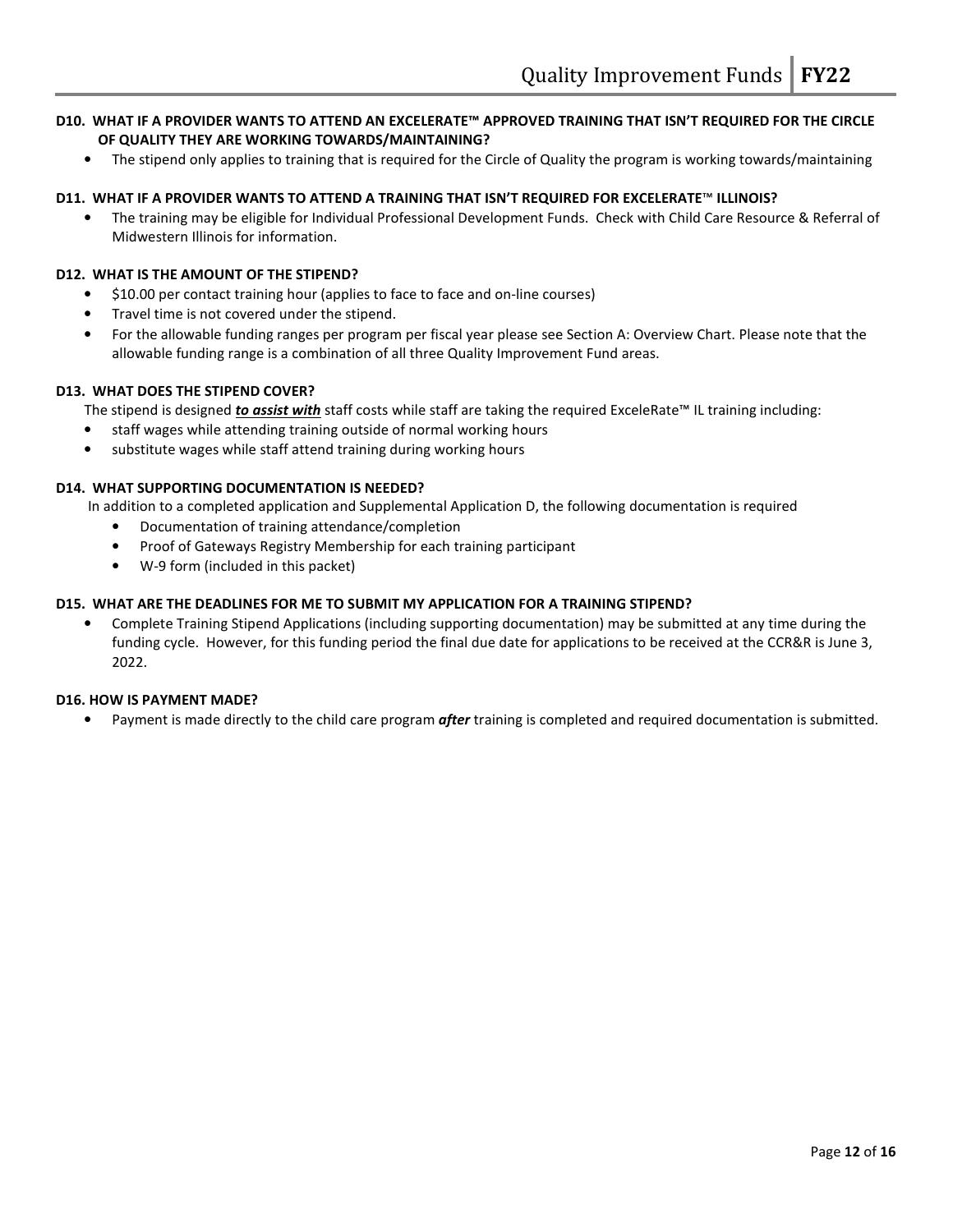| Supplemental Application D: EXCELERATE™ ILLINOIS Training Stipend<br>For Licensed Child Care Center Staff and Family Child Care Primary Caregiver |                                                                                                                                                                                                                                                                  |                                           |        |                     |                                                             |                         |  |
|---------------------------------------------------------------------------------------------------------------------------------------------------|------------------------------------------------------------------------------------------------------------------------------------------------------------------------------------------------------------------------------------------------------------------|-------------------------------------------|--------|---------------------|-------------------------------------------------------------|-------------------------|--|
| Program Name                                                                                                                                      |                                                                                                                                                                                                                                                                  |                                           |        |                     |                                                             |                         |  |
|                                                                                                                                                   | Program (work site) Address:                                                                                                                                                                                                                                     |                                           |        |                     |                                                             |                         |  |
| City:                                                                                                                                             | State:                                                                                                                                                                                                                                                           | Zip Code:                                 |        | County:             |                                                             |                         |  |
|                                                                                                                                                   | What ExceleRate™ IL Circle of Quality are you working towards?                                                                                                                                                                                                   |                                           | Bronze | Silver              | Gold                                                        |                         |  |
|                                                                                                                                                   | $\checkmark$ Training stipend is available for the minimum staff required to take the training for ExceleRate™ IL based on the Circle of<br>Quality the program is working towards/maintaining.<br>√Please note: Only one staff member per form, copy as needed. |                                           |        |                     |                                                             |                         |  |
| <b>STAFF MEMBER:</b>                                                                                                                              |                                                                                                                                                                                                                                                                  |                                           |        | <b>REGISTRY ID#</b> | Administrator<br><b>Teaching Staff</b>                      |                         |  |
|                                                                                                                                                   | Current Credential: check all that apply - indicate level<br>$\Box$ IDC ___; $\Box$ ECE____; $\Box$ ITC ____; $\Box$ FCC____; $\Box$ Other ____________;                                                                                                         |                                           |        | <b>NA</b>           | Teacher Assistant<br>LFCC provider<br><b>LFCC Assistant</b> |                         |  |
| <b>TRAINING</b><br><b>DATE</b>                                                                                                                    | TRAINING TITLE / LOCATION                                                                                                                                                                                                                                        |                                           |        |                     | <b>TYPE</b>                                                 | CONTACT<br><b>HOURS</b> |  |
|                                                                                                                                                   |                                                                                                                                                                                                                                                                  |                                           |        |                     | face to face<br>lon-line                                    |                         |  |
|                                                                                                                                                   |                                                                                                                                                                                                                                                                  |                                           |        |                     | face to face<br>lon-line                                    |                         |  |
|                                                                                                                                                   |                                                                                                                                                                                                                                                                  |                                           |        |                     | lface to face<br>lon-line                                   |                         |  |
|                                                                                                                                                   |                                                                                                                                                                                                                                                                  |                                           |        |                     | lface to face<br>lon-Iine                                   |                         |  |
|                                                                                                                                                   |                                                                                                                                                                                                                                                                  |                                           |        |                     | lface to face<br>lon-Iine                                   |                         |  |
|                                                                                                                                                   |                                                                                                                                                                                                                                                                  |                                           |        |                     | lface to face                                               |                         |  |
|                                                                                                                                                   |                                                                                                                                                                                                                                                                  |                                           |        |                     | on-line<br>face to face                                     |                         |  |
|                                                                                                                                                   |                                                                                                                                                                                                                                                                  |                                           |        |                     | lon-line<br>face to face                                    |                         |  |
|                                                                                                                                                   |                                                                                                                                                                                                                                                                  |                                           |        |                     | on-line                                                     |                         |  |
|                                                                                                                                                   |                                                                                                                                                                                                                                                                  |                                           |        |                     | face to face<br>on-line                                     |                         |  |
|                                                                                                                                                   |                                                                                                                                                                                                                                                                  |                                           |        |                     | face to face<br>on-line                                     |                         |  |
|                                                                                                                                                   | TOTAL # OF CONTACT HOURS THIS PAGE                                                                                                                                                                                                                               |                                           |        |                     |                                                             |                         |  |
| Requests this page:                                                                                                                               |                                                                                                                                                                                                                                                                  | total of contact hours x \$10             |        |                     |                                                             | \$                      |  |
|                                                                                                                                                   |                                                                                                                                                                                                                                                                  | <b>Supporting Documentation: See #D14</b> |        |                     |                                                             |                         |  |

As the Program Administrator, I confirm that the above staff member attended the training listed.

**EXECUTE:** Program Administrator's Signature **CONFING PROGRAM**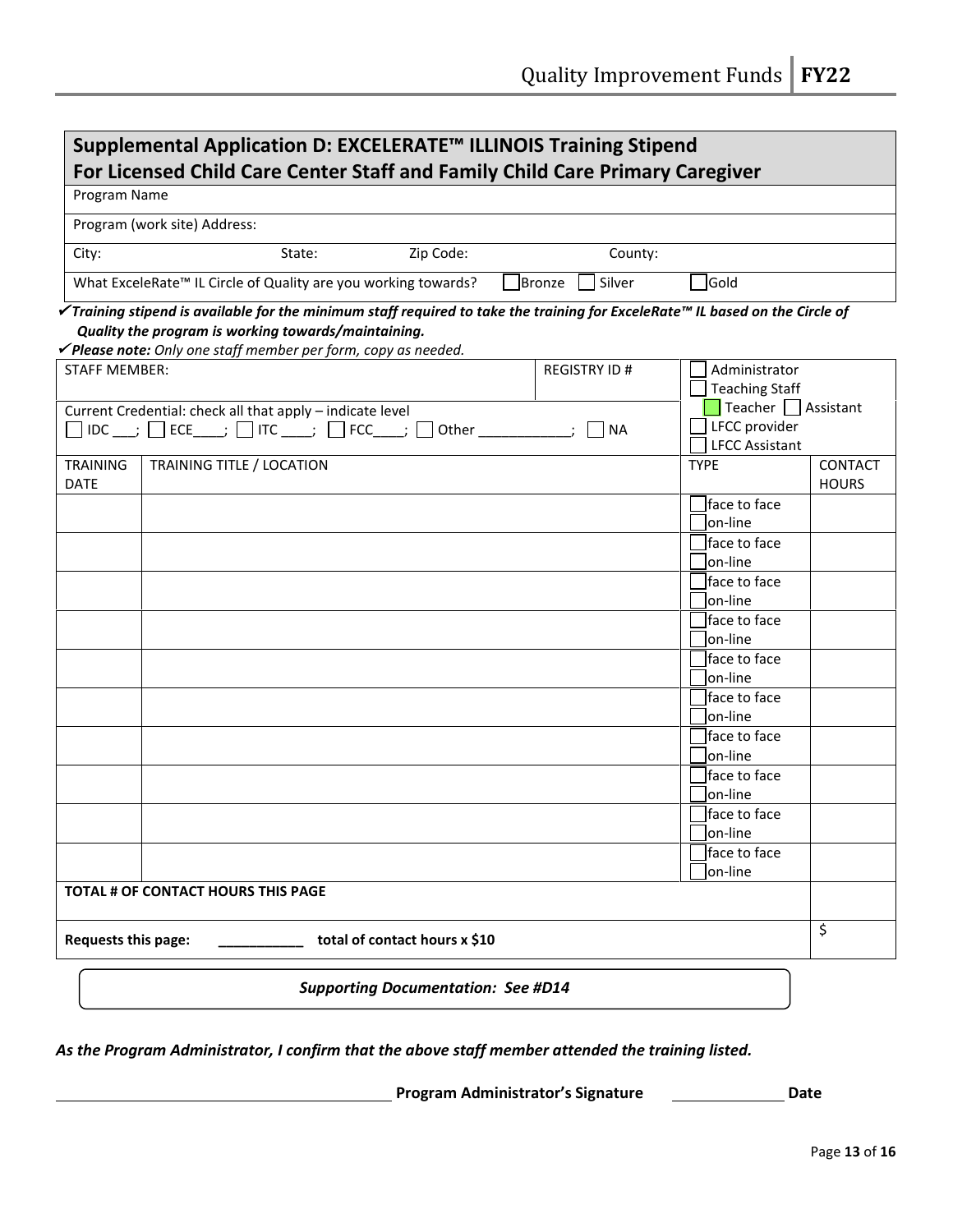## Section E: Accreditation Assistance

Accreditation is a voluntary process that provides child care programs the opportunity to examine their services based on recognized standards of high quality. The Accreditation Assistance option is for child care programs that are applying for or maintaining an ExceleRate™ IL Silver or Gold Circle of Quality.

#### E1. WHAT ACCREDITATIONS ARE APPROVED FOR FUNDING?

- National Association for the Education of Young Children (NAEYC) www.naeyc.org
- National Accreditation Commission for Early Care & Education Programs (NAC) www.earlylearningleaders.org
- National Association of Family Child Care (NAFCC) www.nafcc.org
- National Early Childhood Program Accreditation (NECPA) www.necpa.net
- AdvancEd Accreditation Early Learning www.advanc-ed.org
- American Montessori Society (AMS) www.amshq.org
- Council on Accreditation (COA) Early Childhood www.coanet.org

#### E2. WHAT CAN FUNDS BE REQUESTED FOR?

• Fees associated with the accreditation process as outlined in the Supplemental Application E

#### E3. WHAT SUPPORTING DOCUMENTATION IS NEEDED?

In addition to a completed application and Supplemental Application E, the following documentation is required

- Proof of payment to the Accrediting Body (if paid by the child care program)
- Copy of page 1 of the application for accreditation
- W-9 form (included in this packet)

#### E4. WHAT IS THE DEADLINE TO SUBMIT MY APPLICATION FOR ACCREDITATION ASSISTANCE?

• Complete Accreditation Applications (including supporting documentation) may be submitted at any time during the funding cycle however, for this funding period the CCR&R must receive Accreditation Assistance applications by June 3, 2022

#### E5. WHAT ARE THE GRANT AMOUNTS?

- Please see the Overview Chart in Section A for funding ranges
- Please note that the funding range is a combination of all three Quality Improvement Fund areas

#### E6. HOW IS PAYMENT MADE?

- Programs will be notified in writing if the application has been approved or denied, and if approved, the amount at which the request was funded
	- o Payment is done as a reimbursement to the child care program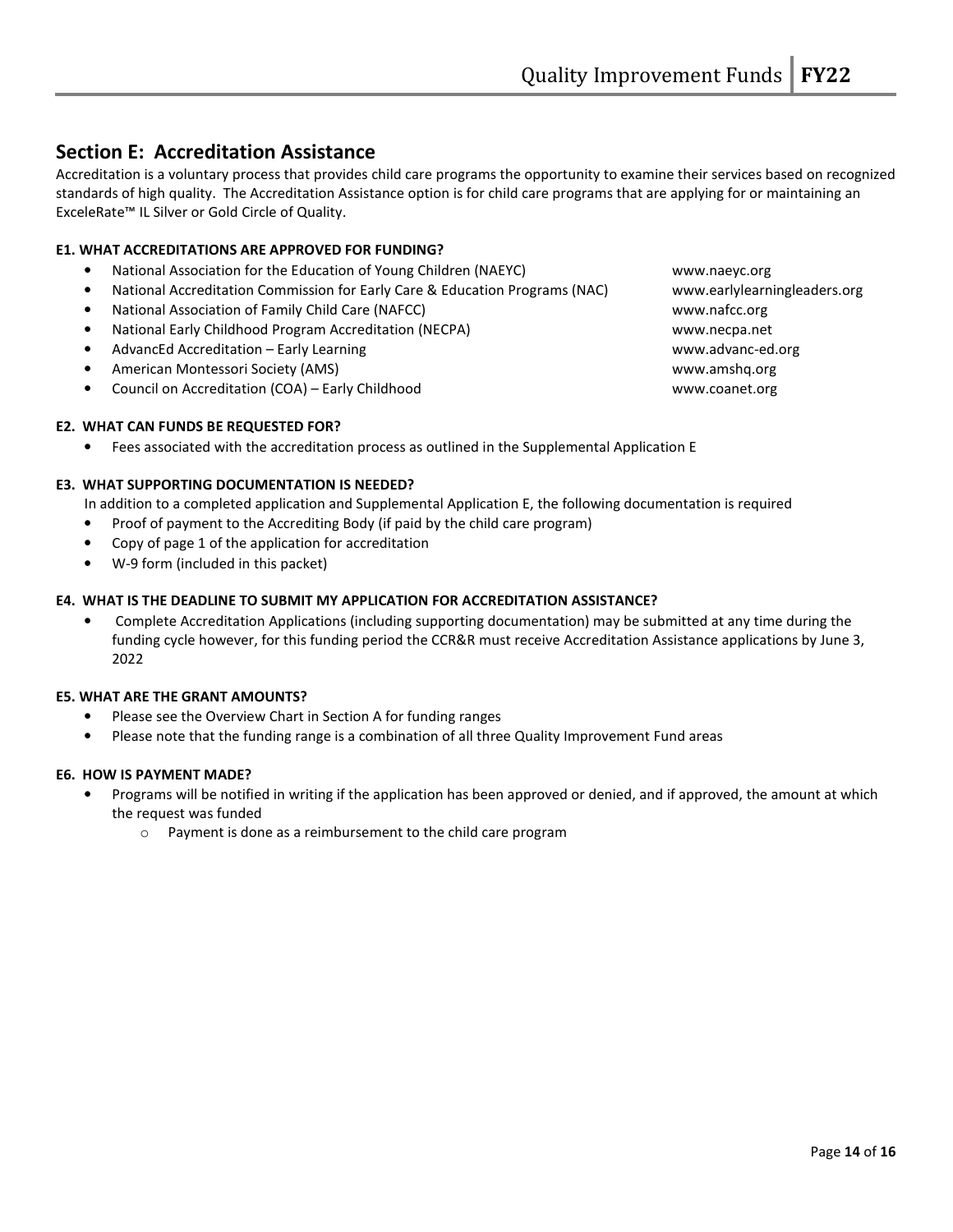Quality Improvement Funds | FY22

| <b>Supplemental Application E: Accreditation Assistance Request</b>                    |        |                    |                      |  |
|----------------------------------------------------------------------------------------|--------|--------------------|----------------------|--|
| Program Name:                                                                          |        | Program Capacity:  |                      |  |
| Program (work site) Address:                                                           |        |                    |                      |  |
| City:                                                                                  | IL     | Zip code:          | County:              |  |
| What ExceleRate <sup>™</sup> IL Circle of Quality are you working towards/maintaining? | Silver | Gold               |                      |  |
| Please indicate:   Initial Accreditation  <br>Renewing Accreditation                   |        |                    |                      |  |
| <b>Accreditation Process</b>                                                           |        | <b>Actual Cost</b> | <b>CCR&amp;R Max</b> |  |
| National Association of the Education of Young Children (NAEYC)                        |        |                    |                      |  |
| $\square$ Step 1: Enrolling in self-study                                              |        | \$                 |                      |  |
| $\Box$ Step 2: Becoming an applicant                                                   |        | \$                 |                      |  |
| $\Box$ Step 3: Becoming a candidate                                                    |        | \$                 |                      |  |
| Annual Report Fee<br>$\Box$                                                            |        | \$                 |                      |  |
| $\Box$ Intent to Renew                                                                 |        | \$                 |                      |  |
| <b>Renewal Material Form Fee</b>                                                       |        | \$                 | 80% of the           |  |
| National Accreditation Commission (NAC) for Early Care & Education Programs            |        |                    | actual cost          |  |
| Self-Study Enrollment<br>ப                                                             |        | \$                 |                      |  |
| $\square$ Verification Fee                                                             |        | \$                 |                      |  |
| □ Annual Report Fee                                                                    |        | \$                 |                      |  |
| <b>National Association of Family Child Care (NAFCC)</b>                               |        |                    |                      |  |
| □ Self-study Step                                                                      |        | \$                 |                      |  |
| $\square$ Application Step                                                             |        | \$                 |                      |  |
| $\Box$ Annual Renewal Fee                                                              |        | \$                 |                      |  |
| <b>National Early Childhood Program Accreditation (NECPA)</b>                          |        |                    |                      |  |
| $\square$ Enrollment Fee                                                               |        | \$                 |                      |  |
| □ Verification Fee                                                                     |        | \$                 |                      |  |
| □ Annual Report Fee                                                                    |        | \$                 |                      |  |
| <b>American Montessori Society (AMS)</b>                                               |        |                    |                      |  |
| $\Box$ Information Packet                                                              |        | \$                 |                      |  |
| $\Box$ Application Form                                                                |        | \$                 |                      |  |
| □ Self-Study Report/Review Fee                                                         |        | \$                 |                      |  |
| AdvancEd Accreditation - Early Care (fee only, no travel expenses)                     |        |                    |                      |  |
| $\square$ Readiness Visit                                                              |        | \$                 |                      |  |
| $\square$ Engagement Review                                                            |        | \$                 |                      |  |
| <b>Council on Accreditation (COA) Early Childhood</b>                                  |        |                    |                      |  |
| □ Application Fee                                                                      |        | \$                 |                      |  |
| $\square$ Accreditation Fee                                                            |        | \$                 |                      |  |
| □ Site Visit Costs                                                                     |        | \$                 |                      |  |
| <b>TOTAL ACTUAL COST</b>                                                               |        |                    |                      |  |
| <b>TOTAL REQUEST - 80% of actual cost</b><br>To calculate 80 %: actual cost            | x 0.80 |                    |                      |  |

#### Supporting Documentation: See #E3

As program administrator, I confirm we are actively working towards/maintaining accreditation.

Program Administrator's Signature <u>\_\_\_\_\_\_\_\_\_\_\_\_\_\_\_\_\_\_\_\_\_\_\_</u> Date